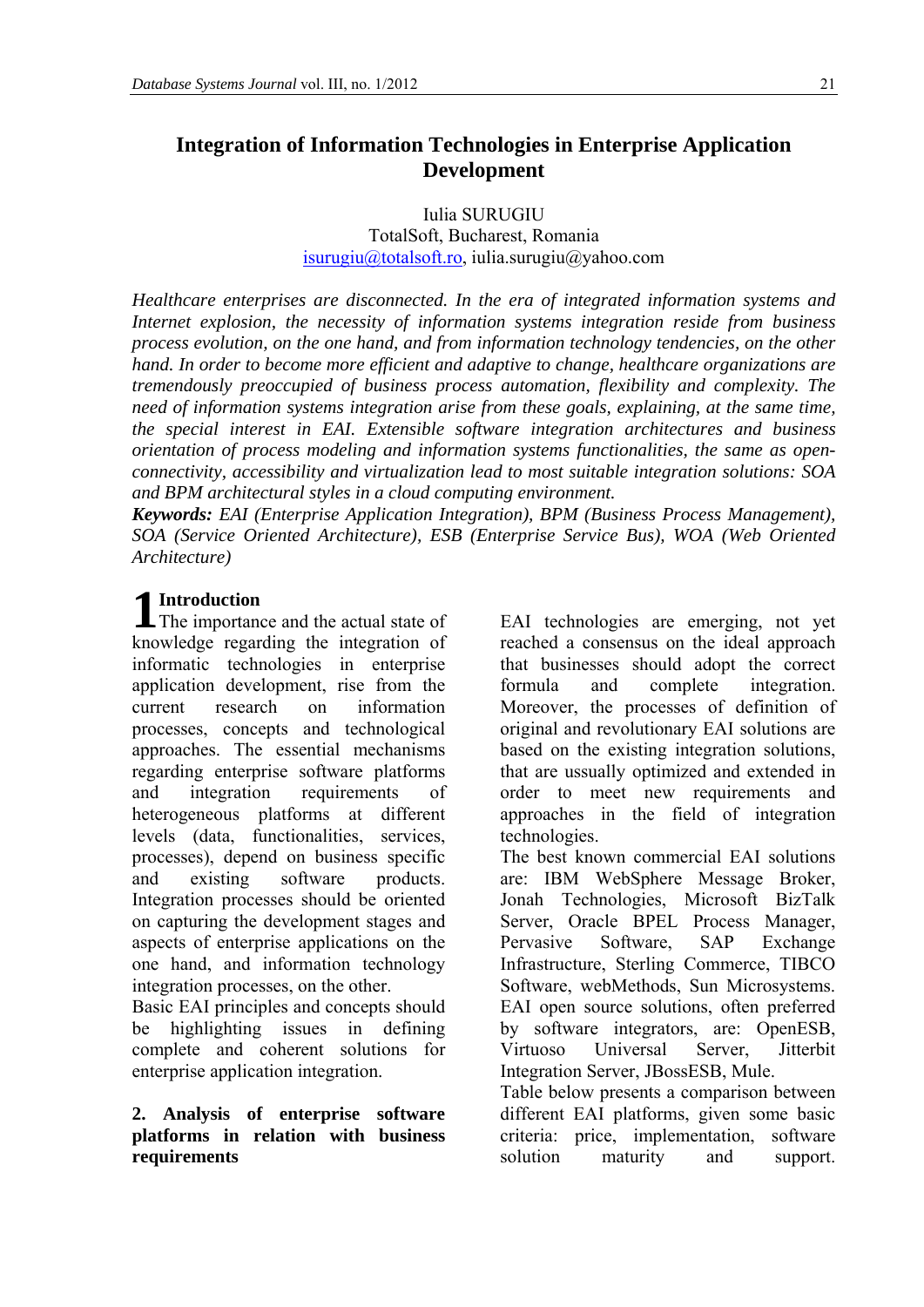| <b>EAI</b> solution/Criteria  | <b>Mule</b>            | <b>BizTalk</b>    | WebSphere        | <b>OpenESB</b>   |
|-------------------------------|------------------------|-------------------|------------------|------------------|
|                               | (MuleSource)           | (Microsoft)       | (IBM)            | (SUN)            |
| Price                         |                        | $44.228$ \$ $EE1$ | 85,000 \$ EE     |                  |
|                               |                        | 10,138 \$ $SE2$   | 25,000 \$ SE     |                  |
| Implementation                | <b>ESB</b>             | ESB               | <b>Messaging</b> | ESB              |
|                               | Messaging <sup>3</sup> |                   | Middleware       | <b>Messaging</b> |
| Releases                      | often                  | rare              | rare             | rarely           |
| <b>Training &amp; Support</b> | yes                    | yes               | yes              | LogiCoy          |

**Fig. 1.** EAI solutions comparison

Concluding on the table, open source EAI solutions provide the same functionality as commercial solutions, also offered support developers is supported by communities or ad-hoc solutions for open source to commercial, which is purchased at cost. In terms of planning versions, open-source solutions tend to be updated more often. My choise in term of integration platform for this research is Mule, an open source solution that offers all the benefits of a mature development integration platform and a proper work environment.

EAI implementations and modularisation of software applications, regardless of business processes addressed, are based on applying some architectural principles in SOA approaches: applications are transformed in independent service bus, ESB architectures are used for application integration, XML is used for data sharing, operational architecture and logical database structure are redesigned, according modularization rules, services can be consumed independently, which allows more flexibility in deployment and software configuration capabilities, compared to solutions for stand-alone applications. Different versions of the integrated system are simplified by EAI modularization schemas, as an effect to a weak binary coupling, while versioning data and interfaces will be compliant to the overrall integrated solution. I will briefly identify some general characteristics of services and processes integration, focusing on the advantages and disadvantages of integrating information technologies in enterprise application development.

Advantages:

- natural and proper software solutions;
- development projects must follow the standards, procedures and working methodologies at all levels;
- independence between services and processes, and also business functionalities;
- project development and production rollout are efficient and easy to handle;
- systems are scalable and availability is maximum, restricted to user types, business processes and business reasons;
- project development life cycle is much reduced, while adapting to new requirements of business process is faster and easier.

Disadvantages:

- hard work on business analysis and technical analysis in the development of projects;
- consistent initial efforts to modify and adapt existing solutions and to implement the new system;
- additional and detailed management activities;
- not all software configuration options are possible for rollouts;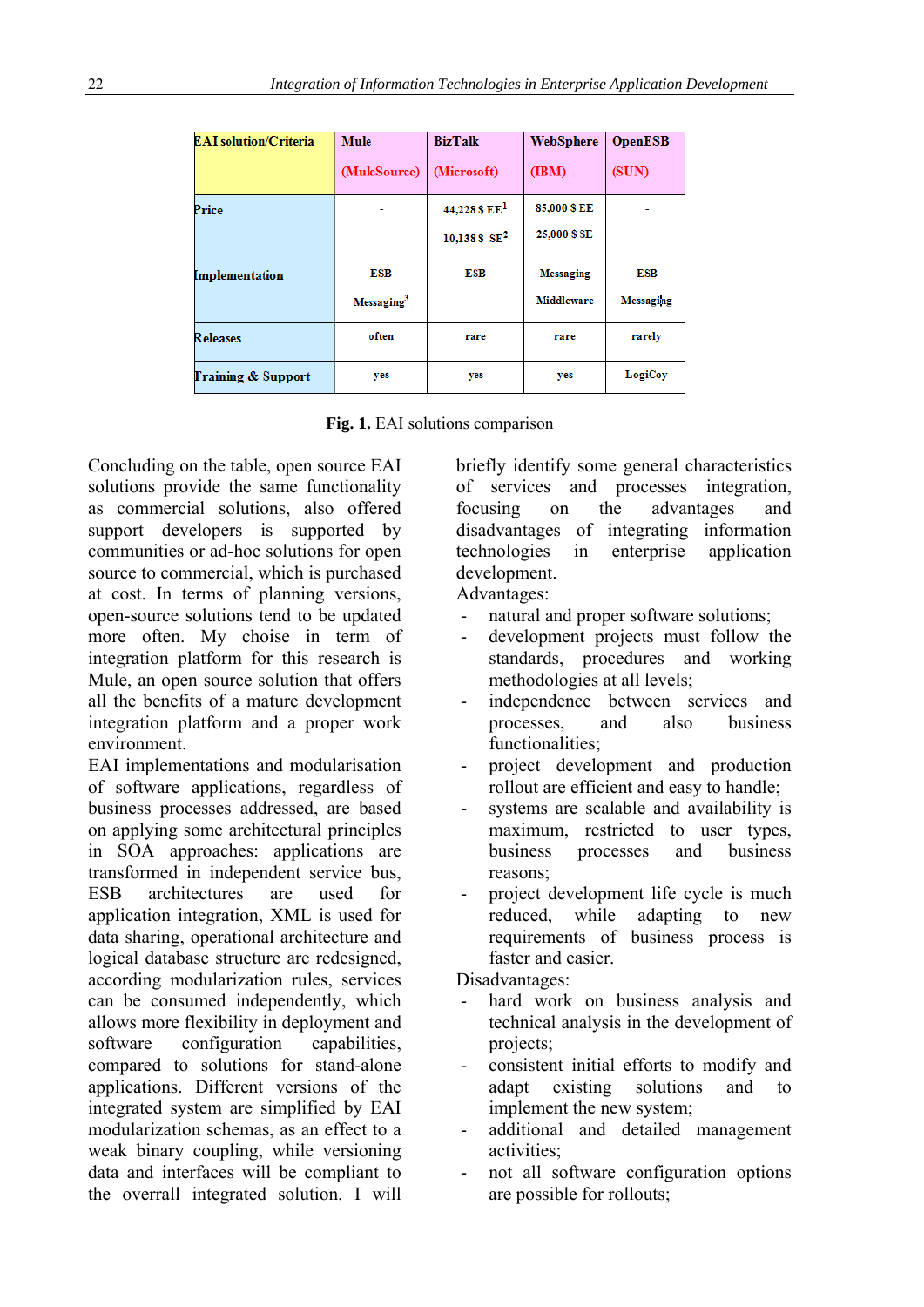- some business processes that require interoperation may induce a response latency of communication between integrated subsystems.

### **3. Study of compatibility between different software platforms for enterprise application development**

The latest technology approaches in enterprise application integration are SOA, WOA and cloud computing architectures.

Two current concepts and frequently used as an approach to integrate computer technology, cloud computing and technologies based on XML Web Services. Cloud architectures dominate distributed computing solutions that require access to hardware, data and functionalities. Architectures based on XML Web Services technology is the main trend in heterogeneous information integration technologies, the integration of functional capabilities and operational business process flows, the definition of complex models and consistent level of service integration and process. XML Web Services architecture is a starting point for integration of information technology-based processes, as programmable atomic entities underlying the business logic for definition of workflows and business processes.

Established enterprise application development platforms, Java and. NET allow the natural operation of SOA architecture and Web services consumption by implementing specific invokers. Both in Java and .NET platform, XML Web services use, in the context of client applications, is done through remote procedure calls, implemented in Java by invoking RPC on EJBs servers or Servlets and in .NET through listener implementation of type SOAP listener or .NET Remoting. Regardless of the technological approach and operating system being heterogenious, service-oriented architectures offer support for

interoperability and integration, encouraging the development of ESB components in various programming languages designed for bussiness application connectors.

Integration architecture based on web services has led to aggregation of strong integrated solutions across business processes and enable design of complex models of business processes, the starting point for new technologies such as grid computing or WOA. In the context of orientation towards web technologies, the topic of cloud computing is the most powerfull approach in software integration, presenting series of capabilities and facilities of such software and hardware architecture models. I will define a comparative study between SOA and WOA architectures, highlighting specific factors of interest.

| Criteria/<br><b>Architecture</b>   | <b>SOA</b>                                                                                                                                             | <b>WOA</b>                                                                                                                                                             |  |
|------------------------------------|--------------------------------------------------------------------------------------------------------------------------------------------------------|------------------------------------------------------------------------------------------------------------------------------------------------------------------------|--|
| Approach                           | Focus on simple<br>functionality, but<br>properly<br>implemented.                                                                                      | Focus on simple<br>and natural<br>information<br>technology and<br>architectural<br>concepts.                                                                          |  |
| <b>Reusability</b>                 | Encourages use of<br>Web services to<br>standardize<br>interoperability.                                                                               | Opt for simple<br>web technologies<br>at the expense of<br>complex<br>protocols.                                                                                       |  |
| <b>Software</b><br>architecture    | <b>SOA</b> services<br>functionality<br>aligns the<br>business<br>processes by<br>mapping and<br>modeling<br>operations<br>specific business<br>logic. | The emphasis is<br>on gradual<br>implementation of<br>functionality for<br>business process<br>modeling as their<br>need arises.                                       |  |
| <b>Information</b><br>technologies | Leverages<br>declarative<br>interfaces and<br>insists on<br>standardization of<br>implementation<br>tools                                              | It promotes the<br>implementation to<br>use standard<br>development tools,<br>but encourages the<br>use of information<br>technology as the<br>best suited<br>typology |  |

**Table 1.** Comparison between SOA and WOA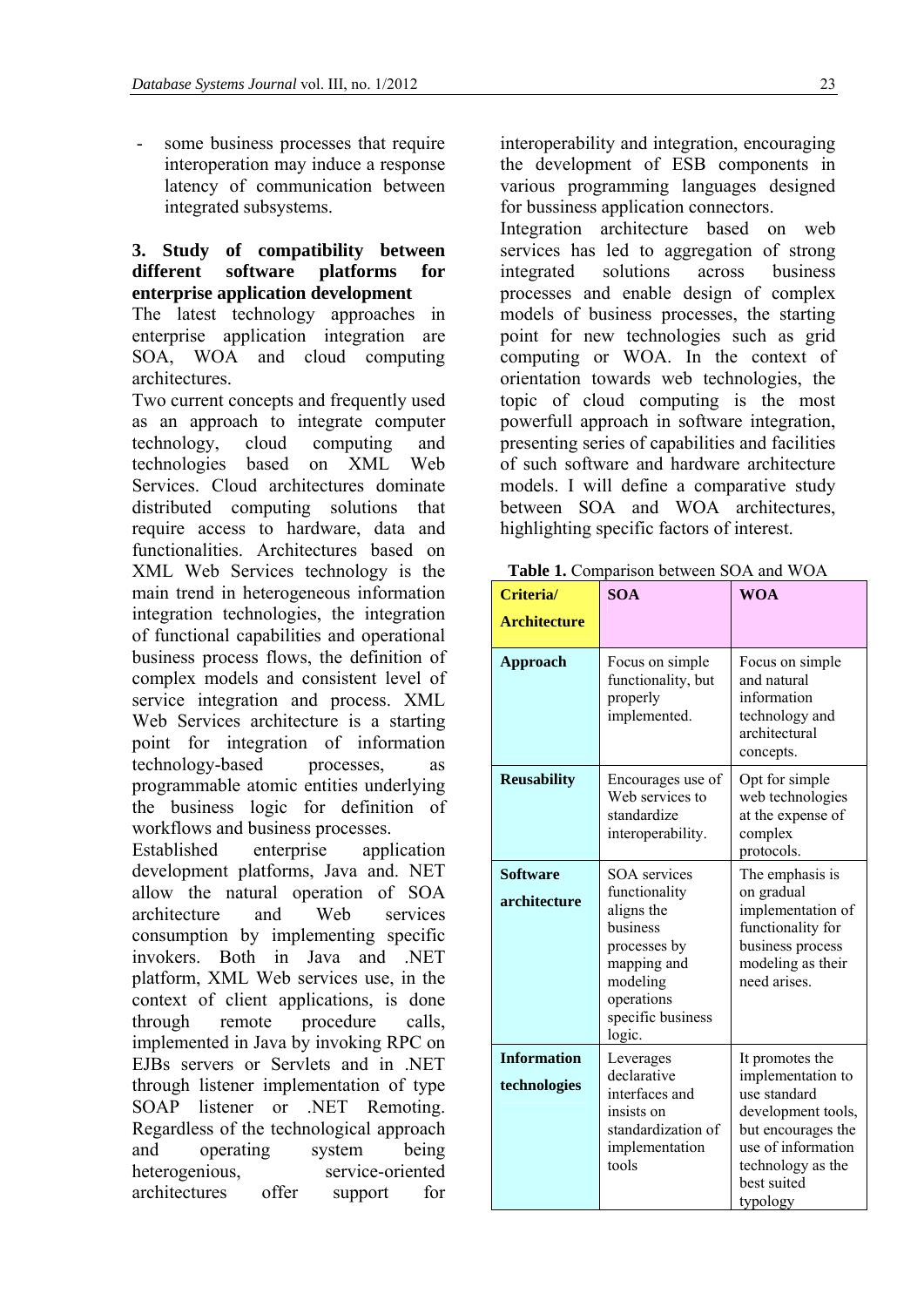|  | applications tools |
|--|--------------------|
|  |                    |
|  |                    |
|  |                    |

The main conclusion is that integration technologies such SOA is one of the most natural EAI solution to implement, while providing the possibility of defining reliable, stable, decoupled, complete architectures and, not least coherent and interoperable, beyond any limitations related software platforms or complex data structures. Exposing SOA integration solution through web, in a cloud computing environment, for instance, lead to extreme accesibility and virtualization power of business processes modeling business functionalities.

## **4. Development of a methodology for design, implementation and integration of information systems based on heterogeneous software platforms**

Following standard EAI methodologies analysis and undertaken research, with the starting point of such process oriented methodology Waterfall TBI, I decided to use an iterative, process based methodology for developing the solution for applications integration. Each stage of software solution development will be functional validated and quality and experimental tested so that the work for the new phase to have the previous results as a starting point. By the very nature of the research project and the subject matter, iterative approach has proven to be an appropriate choice.

I consider that the most appropriate way to develop an integration project would be based on an Agile type EAI methodology, enhanced with RUP (Rational Unified Process) influences, MSF (Microsoft Solution Framework) and XP (eXtreme Programming) techniques. As iterative and incremental process model with object-oriented architecture, I propose RUP influences as a starting point, being suitable to use for a product with a high complexity and dynamism, with complex activities, continuously changing and developing.

Generally, choosing a methodology for developing a software system will be made according to each project specificity and to the nature of the business model. Methodologies and procedures, working rules will be not simply applied step by step, but they will intervene during each phase as required by the current project, as guidelines. Standard methodologies provide only starting points and directions to a complete and perfect methodological approach.

As in this case I combined three software methodologies and I used established templates to define work phases that will optimize the process of software integration solution, in a similar way, in any project, according to a whole work context and also according to factors outlined above, we will choose to use our own and specific methodology, which will be the most appropriate option to meet requirements and project necessities.

In terms of practical usage for application integration solution, I have used the proposed development methodology for an experimental prototype, as following: analysis and design phase has been extended in time so that the bussiness requirements on one hand, and objectives of the integrated system - on the other hand, is completely defined. After defining the technical solution and starting the development and implementation phases, I repeated, in iterative cycles, functional validation and acceptance testing of the modules, so that after completion of one iteration to get to know the real state of the project and to reestimate total work effort, as well as refactoring / adapting the solution according to the feedback and validation of intermediate versions at the end of iteration. This incrementally work model contributed to greater predictability in project completion and to a smaller refactoring effort as compared to the requirement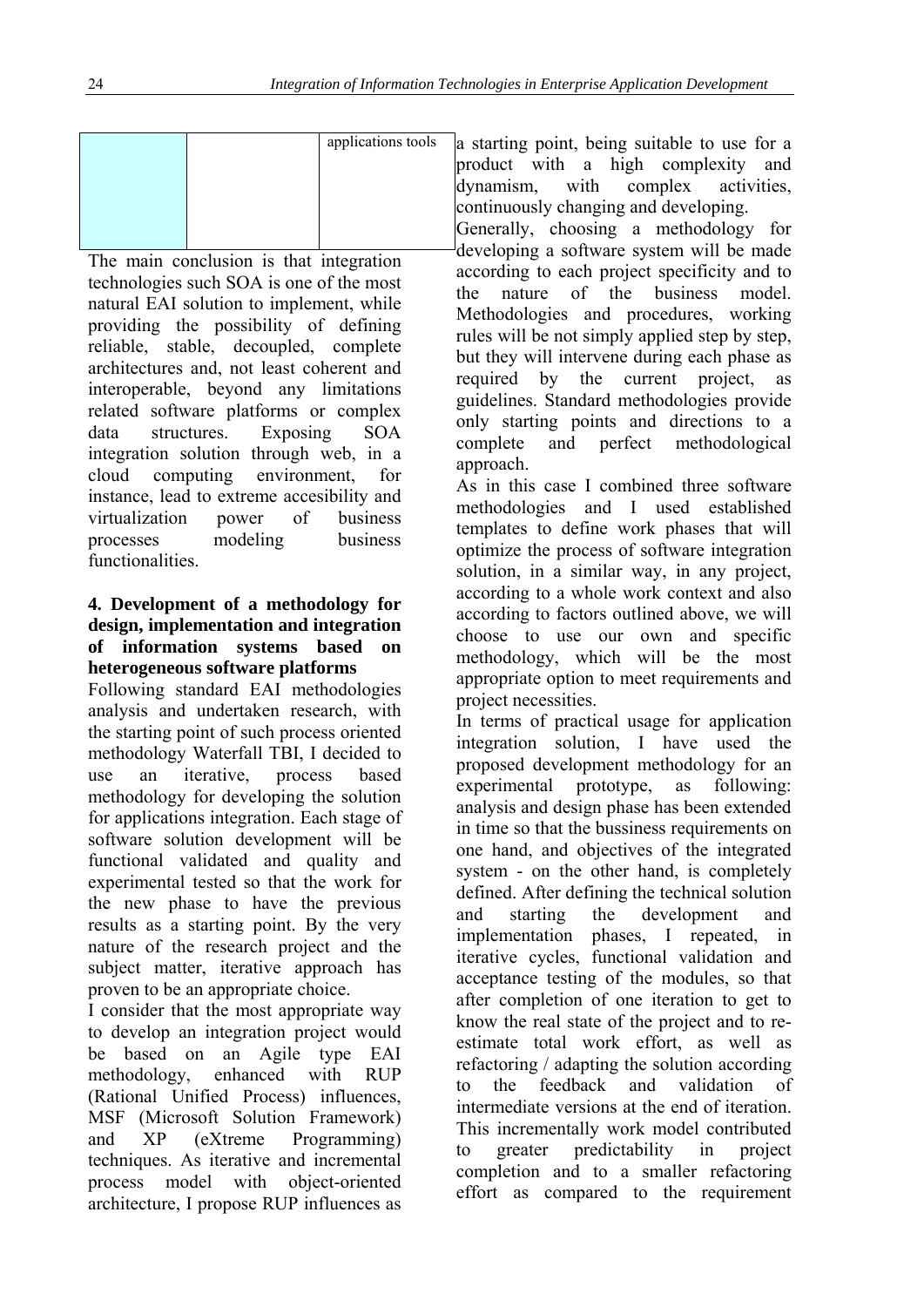changes that would have occurred at the end of implementation, if there were no partial validation, along the way, for atomic features.

Proposals to improve standard software integration methodologies:

- increased understanding of the business area to identify key business processes and the least important processes;
- give greater importance to the implementation of logical flows, described in terms of functional, operational and integrated business flows;
- understanding of data structures many EAI projects are integrated only at the data level; it is very important to correctly identify data structures, descriptive data schemas and to accordingly apply business principles to determine which data streams coexist in an integrated system, where and why to use these data in order to make data mappings and transformation;
- understanding of the processes is essential to obtain a correct and functional model of the integrated system; project definition is dependent on how business processes are perceived, but also on the accuracy of the data model definition;
- increased attention to developing methods and technologies, rather than work processes;
- identification of user interfaces has great importance for understanding the integration points between disparate applications;
- understanding of events is a key factor for the functional model

accuracy of the integrated system; events can be synchronous and, moreover, asynchronous calls in the automated EAI solutions;

- business process modeling using traditional techniques such as UML will refine them as to achieve the process, according to the specific integration project;
- "continous integration" process, especially automated testing in order to validate system quality;
- appropriate use of information technologies in the integration solutions development; it is a basic need to select the best technologies in order to develop integrated solutions, otherwise any mistake is costly in time – an appropriate option would be to build a pilot project;
- integrated system performance and scalability is a major concern with integration projects;
- importance of the prototype installation of intermediate versions of the integrated system, before running the final installation and launching it into production environments;
- maintenance effort and support are considerable in software integration solutions and should be treated separately.

I also made a research on the risks faced by software integration projects, by highlighting some key issues and implementing a risk analysis example for e-Health prototype. I highlighted the major risk factors and proposed a risk management plan, as a measure to reduce the negative impact on implementation processes of an integrated system.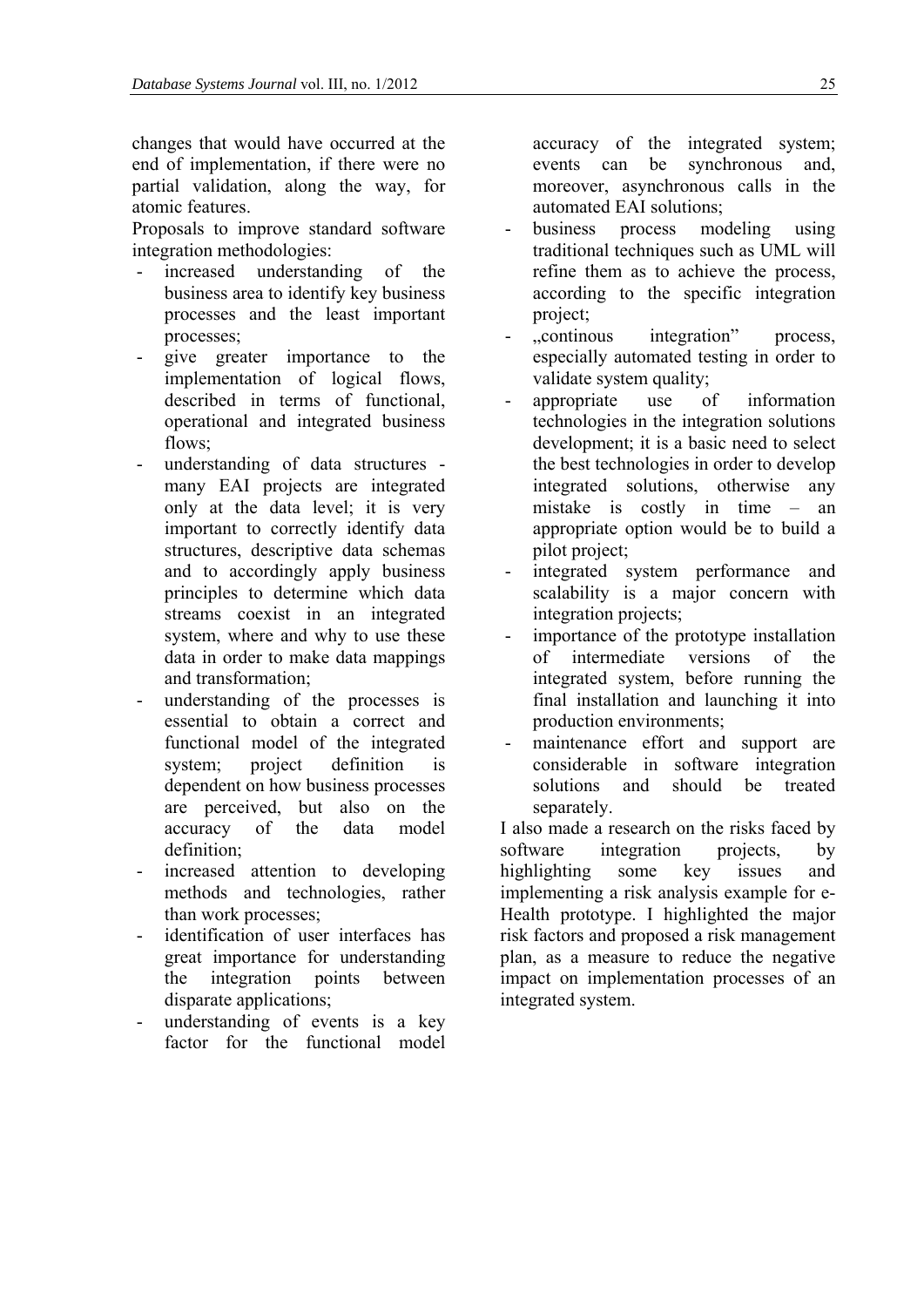| <b>Risk</b>                                | <b>Probability</b><br>$(l-low, 5-l)$<br>high) | Impact<br>$(l-low, 5-l)$<br>high) | <b>Exposure</b><br>degree | <b>Action</b>              |
|--------------------------------------------|-----------------------------------------------|-----------------------------------|---------------------------|----------------------------|
| Data updating gap                          |                                               | 3                                 | 3                         | Acceptance                 |
| Misuse of the system                       | 2                                             | 4                                 | 8                         | <b>Avoidance</b>           |
| Data non-compliance                        |                                               | 2                                 | 2                         | <b>Prevention</b>          |
| <b>Incomplete business</b><br>requirements |                                               |                                   | 9                         | <b>Contingency</b><br>plan |
| System unavailability                      |                                               | 4                                 | 4                         | <b>Transfer</b>            |

**Fig. 2.** Risk assesment

For each of these risks I have probably, given the appropriate points of occurrence and expected impact, causing a degree of exposure of project risks. Prioritizing, then, risks after exposure, we see that the most dangerous risk for the integration project is the lack and incompletion of requirements analysis. For each risk noted in the figure above, I have shortly proposed actions to take in order to minimize negative impact and effects, actions that should be the most appropriate strategy to consider. Extending risk analysis, we can discuss here also about positive risks, events that can bring benefits and new capabilities to project success.

In other words, the proposed methodology was applied naturally in the e-Health prototype, proved to be both a way of control and predictability, offering in the same time operational support for carrying out a complex integration project.

### **5. Implementation of a cross-platform software system**

The proposed solution for enterprise applications integration is located at the middleware level and aims to integrate functionalities and heterogeneous data sources, by interoperation of heterogeneous information technology, data sources of different origins and different business functionalities. Also, in the practical experiment I will emphasize the use of uniform policies for communication between applications, by implementing software development over established protocols and standards. Case study performed and presented in this paper starts from the goal of systems integration process, the complexity of its component phases, meaning the creation of an integrated information system, having at least the following attributes: comprehensive, coherent, independent of geographical, social, national or business processes logic limitations.

I will describe in this section a platform for software systems integration, developed in Mule, which aims to highlight aspects of the application integration, such as: integration at data sources level, service based integration, business processes integration, through implementation of components focused on the integration of data, services and processes. I choose Mule platform for software prototype development because it is an efficient, complex and frequently used development environment for integration of information technologies. To illustrate the theoretical and practical concepts presented in previous sections, according to the implementation which is further described in detail, I present the prototype of an integrated system for e-Health. From functional point of view, the experiment represents an interoperability model between a medical system and financial system. In terms of working context, the integration prototype combines development technologies / platforms like Java, .NET, Microsoft SQL Server, MySQL, Mule, Apache, web-service based architecture (SOA, WOA), service and process based,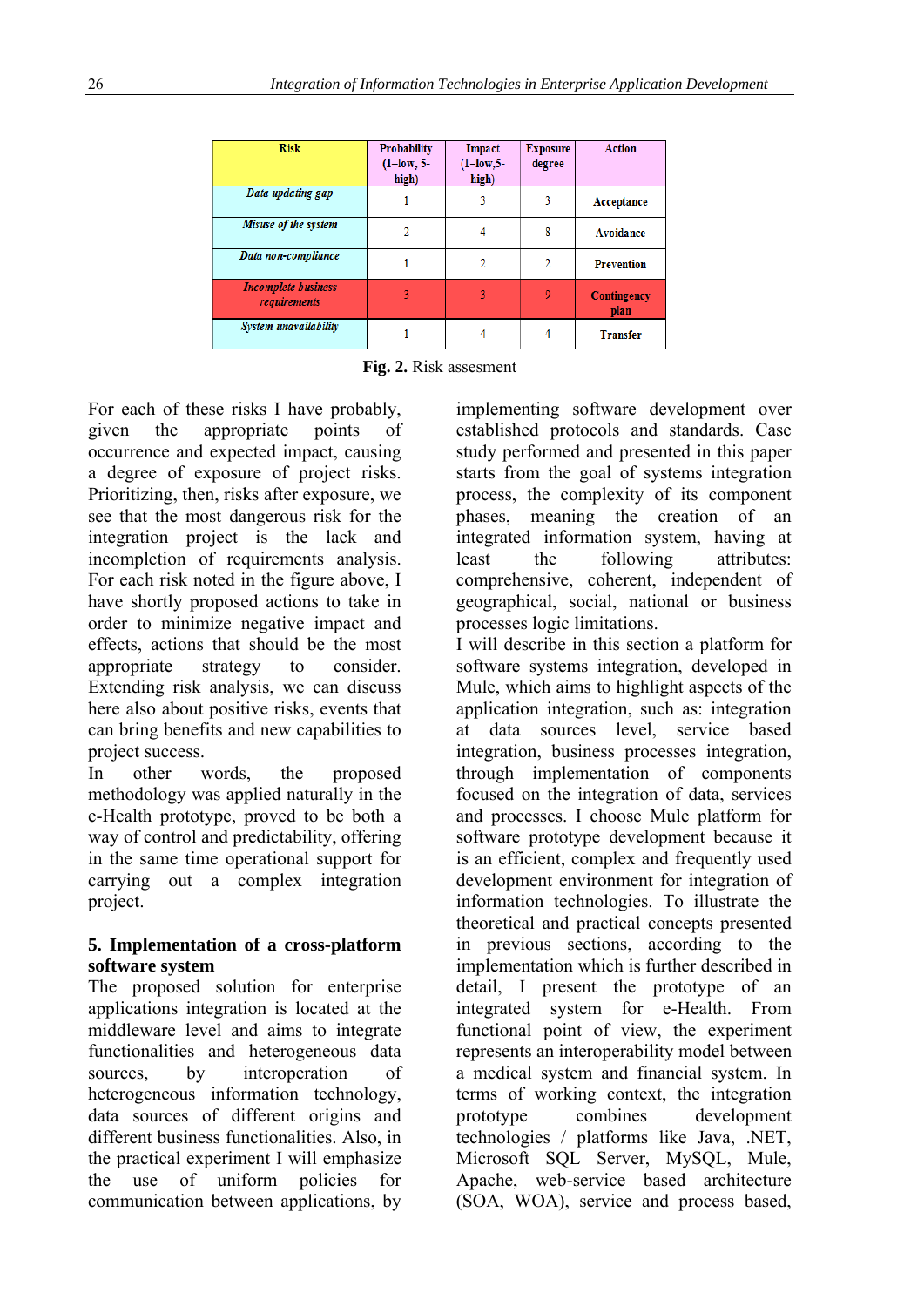ODRA, ORM. The project aims to achieve an integrated sistem and consistency at the level of data, services and processes, by combining and integrating heterogeneous information technologies.

Besides service level integration prototype and specific calls that orchestrate the communication between

the two heterogeneous systems, the next level of complexity is demonstrating a nontrivial mechanism of communication through messages. I will present architectural and functional model underlying messaging communication between software systems located on both sides of the enterprise web service bus.



**Fig. 3.** Mule architecture

Mule supports transport protocols used in distributed programming, WS-\* standards, JMS, File, SMTP. Client applications publish client requests on pre-defined communication channels. Requests are processed by the integration server application through services. Client applications access the services of ESB through secure communication channels and the flow transfer is done by specific invocations of connectors which implements the connection between client and server calls integration. Processing activities that the integration server performs in order to operate on incoming messages, for communication reasons with other client applications, are a result of transformation calls that specialized components perform inside ESB. ESB

messages arriving through protocols / mechanisms of transport services are configured in Mule and processed on the application server side. A service component includes two processing end-points: an entry point and one exit point. The entry point is an endpoint that specifies the communication channel can be used, what messages can be transmitted and how to transfer such calls to Web services through a .NET proxy or a through a JMS message queue.

As a case study based on theoretical elements on integration of information technology and XML web services already mentioned, I propose a prototype implementation of an integrated system through web services technologies and Web 2.0 standards. This practical experiment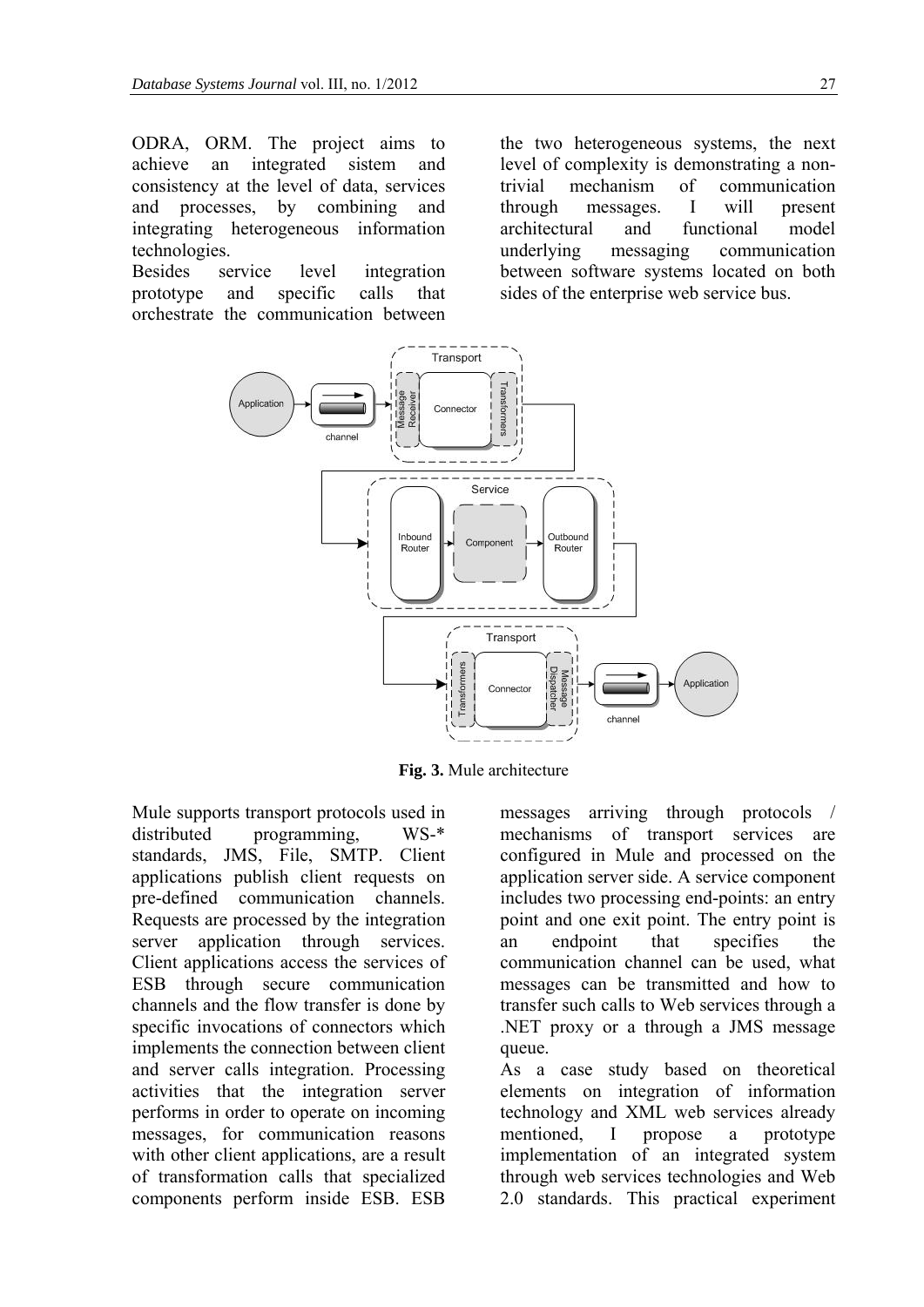highlights ways to integrate enterprise applications based on integration of information technologies, in addition to a complex architecture based on an integration server. In this respect, I followed techniques and integration between Java and .NET platforms at the level of database, functionality and user interface applications. Working context is given by an architecture based on XML Web services implemented using Java platform. Data sources are heterogeneous, relational DBMS, MySQL and Microsoft SQL Server and will be integrated into a global catalog on Microsoft SQL Server. The purpose of the prototype is to demonstrate how we can integrate up to the level of services, applications built on heterogeneous data sources.

Coming back to the e-Health integration prototype, the business flows architecture can be described as following: in the medical system we have dictionaries of patients, delivered medical services under financial articles mapping and information on financial status of the services performed by physicians. On the other hand, the financial system have invoiceable items – corresponding to medical services from healthcare application – along with prices and financial attributes, customers corresponding to patients from healthcare application, financial transactions - the equivalent of medical consultations, financial form and generated financial documents - invoices and details.



**Fig. 4.** Business flow design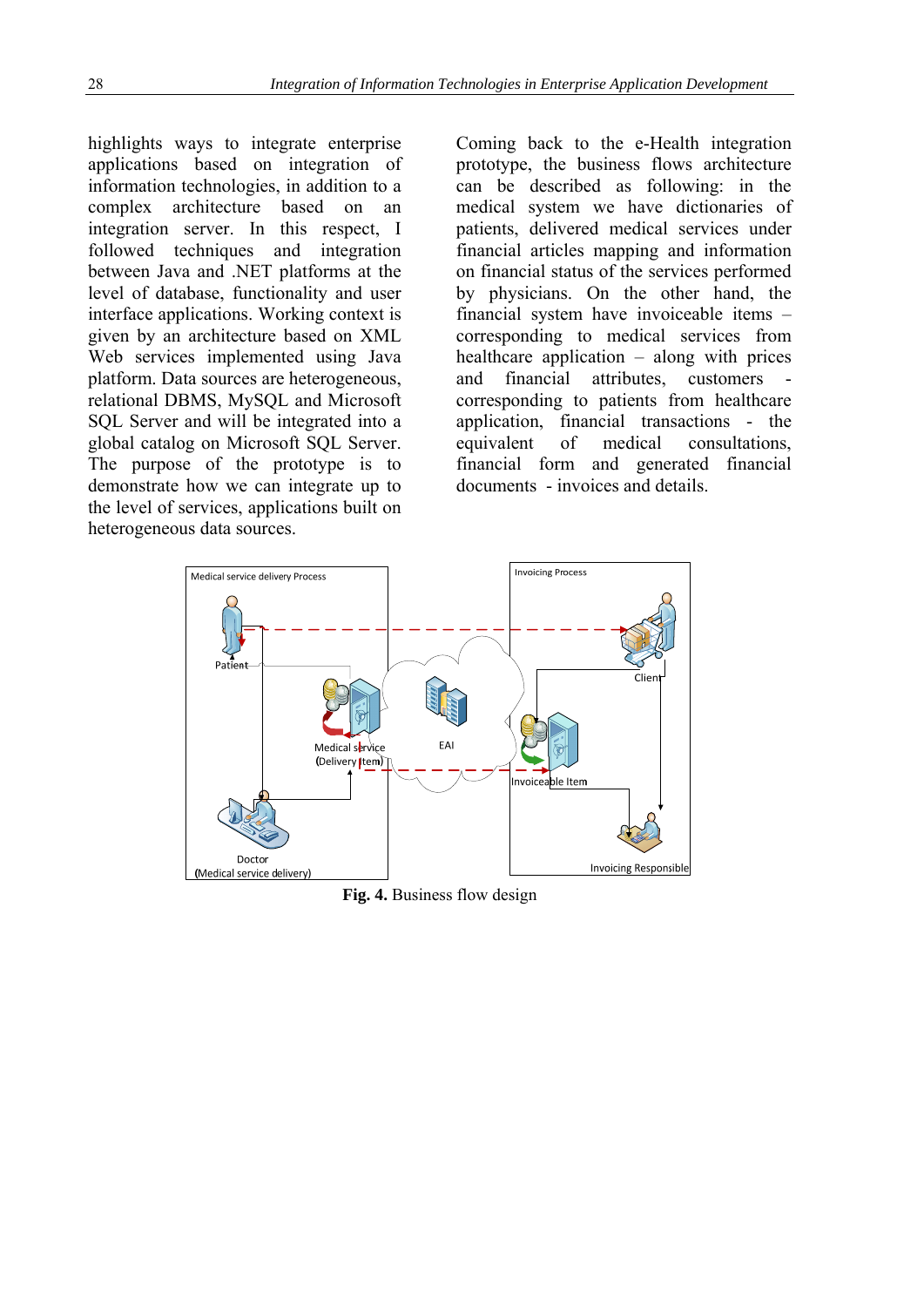Medical system manages entities like patients and consultations and receives from the financial system billable items, deliverable items/services, notification about patient billing / payment. At the other endpoint of the enterprise service bus there are integration services and business processes of the financial system, which manages items and bills and communicate both with the medical system for receiving patients as the equivalent of customers and for intercepting transaction execution as the deliverance of medical services in the consultations.

Using this functional model, I have designed an integrated system implemented in Mule, using some design principles to work in the following integration schema: declarative addressing and XML configuration for service invoker, SOAP formatting messages sent inside the service bus and web proxy service calls to end-point. I used the .NET environment developer tools and Visual Studio 2010 to generate references to proxy for Web Services.

After generating web service brokers, client applications generate in the form of .NET proxy, on the one hand, and within ESB, Apache proxy, on the other hand, the distributed communication architecture is the following: a client application, i.e. the medical system, calls a local method to process entity "delivered service into consultation"; local method calls a web service exposed by Mule integration server, it makes medical entity to be passed internally within the service bus, which will be given to a web service component type to the other endpoint of the integration server. This service will call an internal method of the other client application, i.e. the financial system, that will process information from another business perspective: invoicing patient medical services. Between the exchanges of messages in the web service bus, working entities are subject to transformations and serialized/de-serialized. Generic objects are serialized in SOAP messages, then

transformed into XML data, SOAP and retransmitted as serializable objects to client applications, to be deserialized for internal usage purposes.

Software architecture used for exposing functionalities of business processes as web services is based on a SOA virtualization engine, which allows the definition of services that can be accessed via FTP, XFB, EJB, JMS, SOAP / HTTP. The access to web services is done through UDDI or graphical interfaces provided by the development environment tools, the main purpose of SOA being service re-usability. UDDI registry allow the attachment of metadata objects that virtualize access to services, such as status or version identifiers for each called service instance.

The conclusion of the project of integrating information technologies Java and .NET using the Mule platform, is that I have proposed an efficient and interesting way of building a reliable, scalable and extensible prototype for enterprise application integration. The project can be easily extrapolated and adapted to complex business processes, in order to achieve a fully integrated IT solution. Developing this prototype I reached to demonstrate an original formula for a solution of integrating information technologies for enterprise application development.

#### **6. Business process modelling and optimization based on integrated software systems and workflow analysis**

The need for enterprise application integration result from the need for networking and communication between different types of applications. Relative to disconnected systems in terms of costs versus benefits, there are two solutions to meet the need to integrate existing software products: rewriting them for intercommunication or software integration for their existing IT solutions - that means integration through coupling / decoupling mechanisms governed by EAI principles.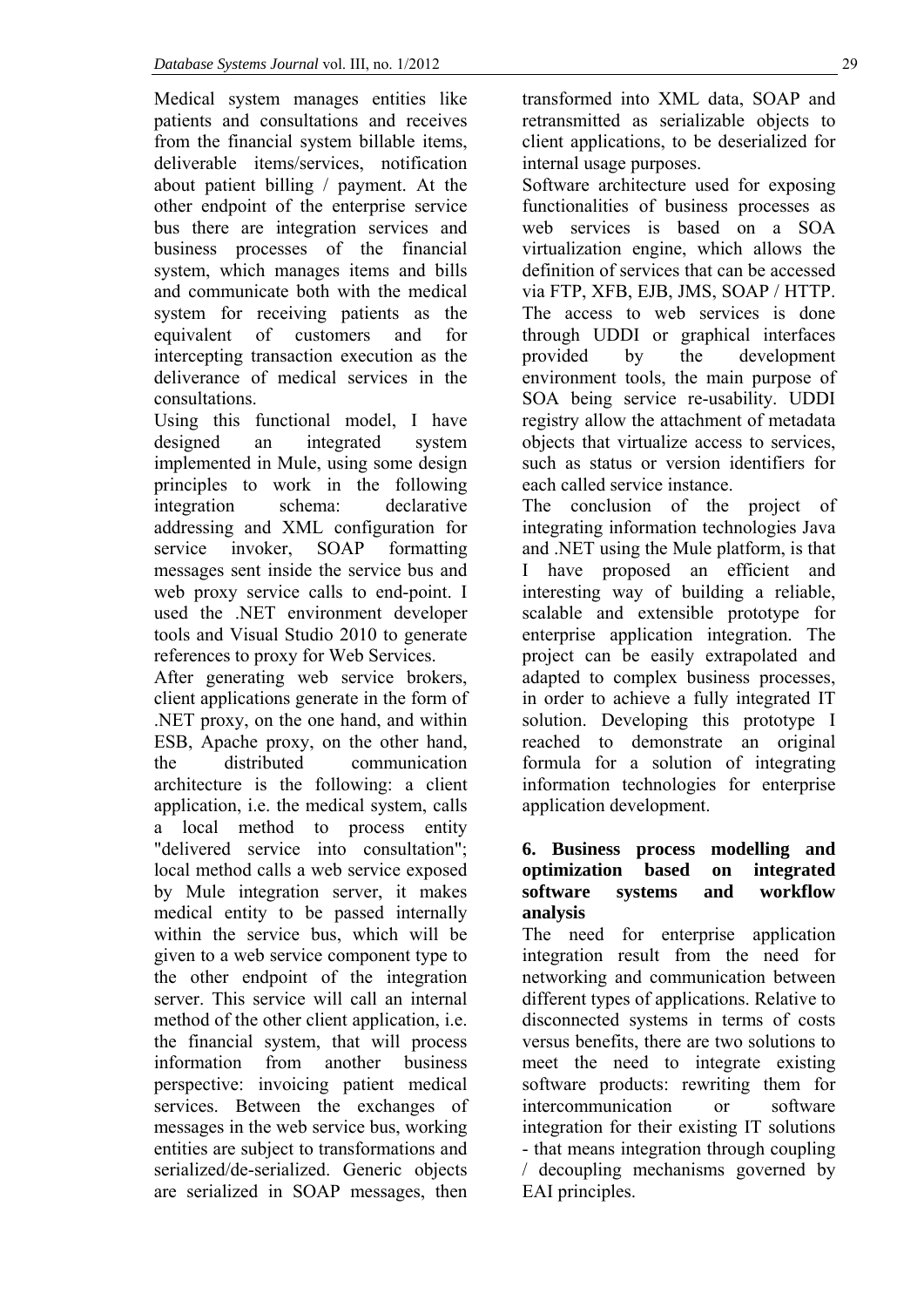Various aspects of business processes modelling and optimization in terms of information systems, start from the use of existing information systems, restructured/refactored systems or integrated systems.

Based on the comparative approach in terms of cost and efficiency, depending on circumstances and context of business (designed business area, dynamism of the business domain, scale and complexity of software product, architectural design of the underlying software systems, the degree of use and efficiency) will be chosen one of these options: to rewrite existing software products, according to new requirements, or to define a solution for enterprise application integration, starting fro legacy applications.

Whatever the choice made, system development related activities require additional resources and maintenance efforts. As the level of abstraction of a system is higher, the more simple the process of reengineering becomes and there will be available more information about program and data structure, models of business entities, design models for data and control flow, UML class diagrams, states, actions, workflows.

The basic conclusion is that systems require additional efforts and extensible, automated architectures, in order to maintain and simplify the structure and to deal with the dynamism of business environment. Any chosen solution must be optimal no matter the considerents taken into account. In particular, integrated software solutions are subject to software reengineering, in order to optimize business processes and to better exploit the new system.

I will define, based on personal experience and information systems efficiency theories, an own assessment of the effectiveness system for an enterprise application integration, in the medical field. The main advantages of integrated information system usage are:

removes difficulties and low speed in the operation of data, restricting users to be proficient;

- offers real time data acces and operation;
- removes multiple data operations and the need of greater allocation in order to check data consistency;
- eliminates gaps in information system, information redundancy and long time development of various internal processes (billing, contracting, commissioning, monthly reporting);
- reduces cumbersome tracking business costs distributed on cost center and budget lines, allocated to business size.

### **Conclusions**

Research done in integrating enterprise applications, as described in this paper, captures more fundamental aspects, theoretical and practical, existing and new concepts of EAI. Based on existing theories, but also practical and methodological aspects of the existing implementations of EAI, I defined a solution for enterprise application integration on multiple descriptive levels: software product development methodology, technical implementation and functional analysis. I also stressed the context of these approaches, methods of optimization of business processes through an integrated approach, options for achieving a fully integrated information system respecting the principle of maximizing efficiency. Based on personal experience, but also on standard theories in software integration area, I outlined the advantages and disadvantages of various solutions and I have highlighted generally accepted principles in case of dynamic software systems over a certain level of complexity. Software prototype for enterprise applications integration for e-Health was designed and developed with the latest information technologies and it is a functional system that demonstrates the practical and experimental utility, of an integrated information system, built with a personal vision.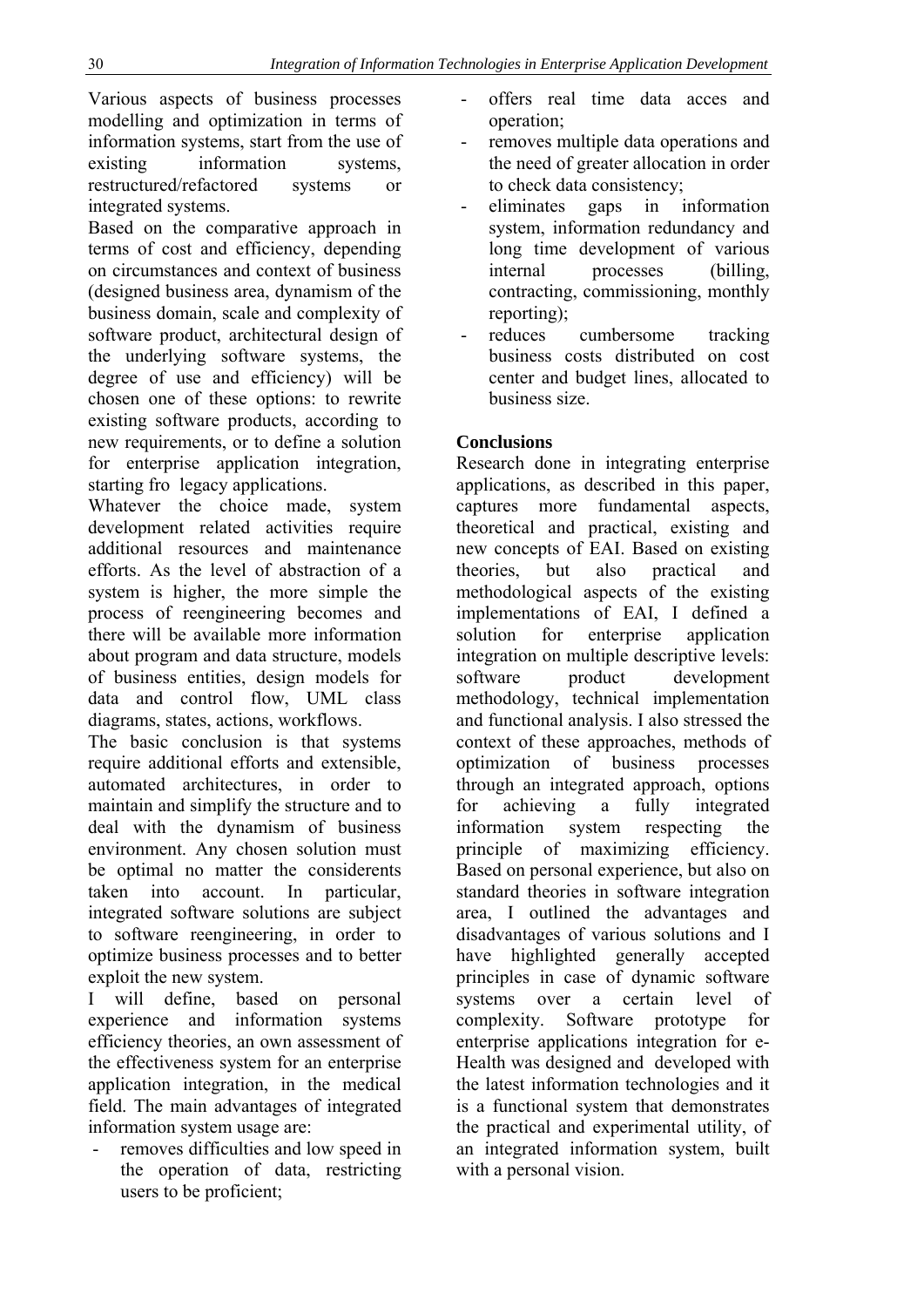#### **References**

- [1] Iulia Surugiu, *Integration of Information Technologies in Enterprise Application Development*, PhD. Thesis, 2012
- [2] Faisal Aburub, Mohammed Odeh and Ian Beeson, *Modelling non-functional requirements of business processes*, Information and Software Technology, Issue 49, 2007, pp. 1162–1171, ISSN: 0950-5849
- [3] Joseph Barjis, *The importance of business process modeling in software systems design*, Science of Computer Programming, Issue 71, 2008, pp. 73– 87, ISSN: 0167-6423
- [4] Bih J., *Service Oriented Architecture (SOA) - A New Paradigm to Implement Dynamic E-business Solutions*, ACM Ubiquity, Vol. 7, Issue 30, 2006, ISSN: 1530-2180
- [5] S. Chandra, J. de Vries, J. Field, H. Hess, M. Kalidasan, K. V. Raghavan, F. Nieuwerth, G. Ramalingam, J. Xue, *Using logical data models for understanding and transforming legacy business applications*, IBM

Systems Journal, Vol 45, Issue 3, pp. 647-655, 2006, ISSN 0018-8670

- [6] David Dossot, John D'Emic, *Mule in action,* Manning Publications, Greenwich, 2009, ISBN 978-1- 933988-96-2
- [7] Kevin B. Hendricks, Vinod R. Singhal, Jeff K. Stratman, *The impact of enterprise systems on corporate performance: A study of ERP, SCM, and CRM system implementations*, Journal of Operations Management, Issue 25, 2007, pp. 65–82, ISSN: 0272-6963
- [8] Xin Jin, *Research on the Model of Enterprise Application Integration with Web Services*, Proceedings of the 3rd WSEAS International Conference on COMPUTER ENGINEERING and APPLICATIONS (CEA 2009), ISSN: 1790-5117, ISBN: 978-960- 474-41-3
- [9] Shahed Latif, *Cloud Security and Privacy: An Enterprise Perspective on Risks and Compliance (Theory in Practice)*, O'Reilly Media, 2009, ISBN:0596802765.



**Iulia SURUGIU** has graduated The Bucharest Academy of Economic Studies (Romania), Faculty of Cybernetics, Statistics and Economic Informatics in 2007. She is a Ph.D. Candidate in

Economic Informatics with the Doctor's Degree Thesis: "Integration of Information Technologies in Enterprise Applications Development". Her research activity can be observed in scientific papers and proceedings achievements, among which:

- "Information Technology Standards A Viable Solution to Reach the Performance", The 12<sup>th</sup> WSEAS International Conference on Automation & Information (ICAI '11), April 2011, Brasov, Romania;
- "Information Systems Integration, A New Trend In Business", The  $10<sup>th</sup>$  WSEAS International Conference on Applications of Computer Engineering (ACE'11), March 2011, Spain;
- $\bullet$  "Ways to Increase the Efficiency of Information Systems", The  $10^{th}$  WSEAS International Conference on Artificial Intelligence, Knowledge Engineering and Databases (AIKED'11), February 2011, Cambridge, UK;
- "Advanced e-Government Information Service Bus (eGov-Bus)", The  $9<sup>th</sup>$  International Conference on Informatics in Economy, May 2009, Bucharest, Romania;